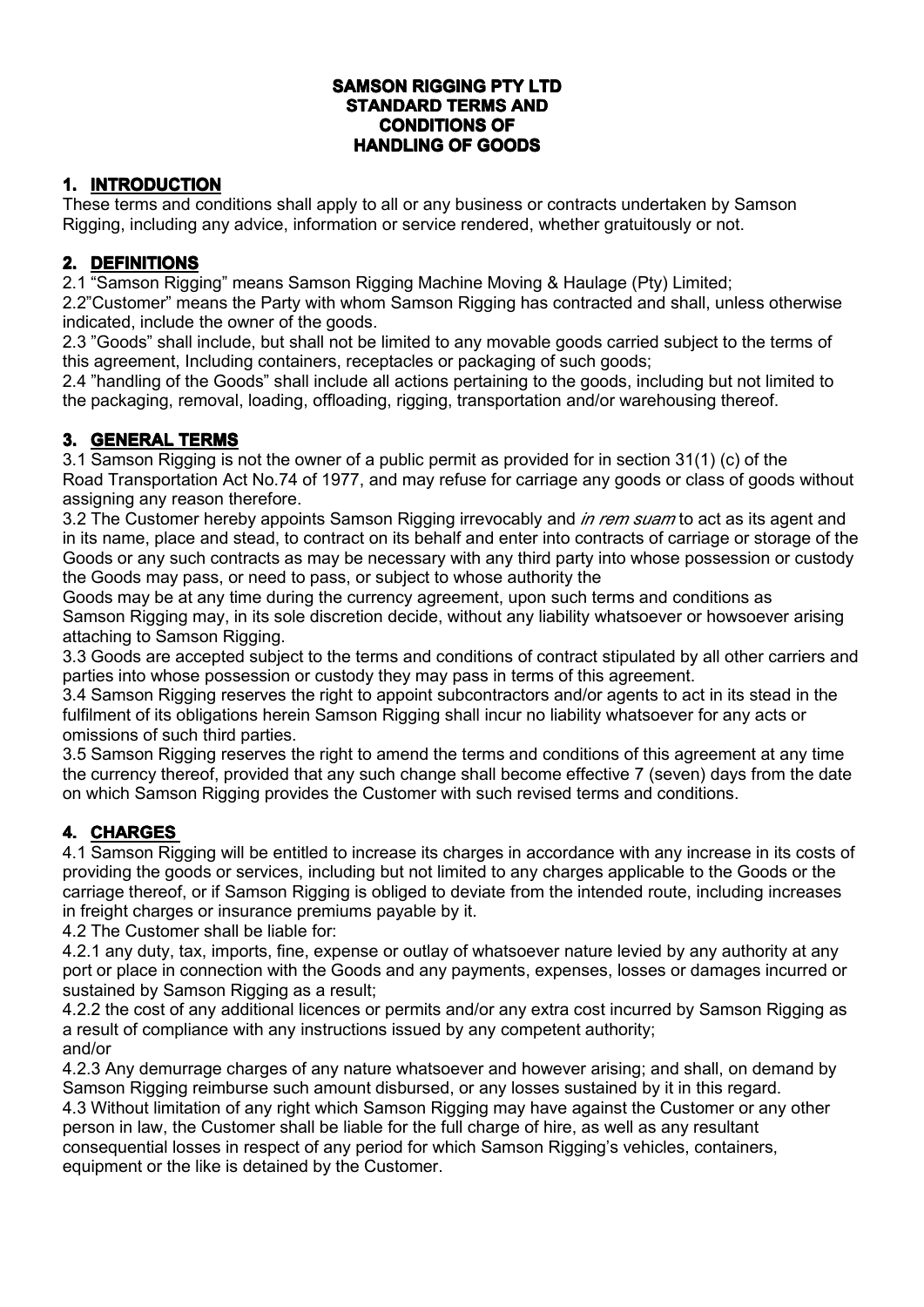## **5. CUSTOMER WARRANTIES**

5.1 The Customer warrants in favour of Samson Rigging that:

5.1.1 The Goods are the Customer's sole property, alternatively, the customer is authorised by the owner of the Goods to enter into this contract subject to the terms and conditions contained herein;

5.1.2 All information, including any descriptions, values and other particulars furnished to Samson Rigging for customs, railage and other purposes is accurate;

5.1.3 The carriage of the Goods will not violate or infringe any Act, regulation, law, by-law or ordinance; 5.1.4 the goods are fit and suitable for handling in the ordinary courses and are not dangerous, corrosive, noxious, hazardous, inflammable or explosive or in any way likely to cause damage;

5.1.5 the name and address of the consignee as appears on the face thereof is complete and correct; and all documentation that are require to accompany the Goods or which Samson Rigging Pty Ltd may reasonably require to fulfil its obligations in terms hereof shall be properly and accurately furnished to Samson Rigging prior to loading.

5.2 The Customer indemnifies and holds

Samson Rigging harmless against any and all expenses, claims, losses, and/or damages of any nature or howsoever caused, which Samson

Rigging might incur, irrespective of whether there was any negligence on the part of Samson Rigging or its agent.

### **6. DESCRIPTION DESCRIPTION OF GOODS**

6.1 The Customer shall provide <sup>a</sup> full and accurate description of the Goods to Samson Rigging prior to loading;

6.2 The onus of providing the quantity, type, physical properties, composition and condition of the Goods and/or the condition of the container at the time of receipt thereof by Samson Rigging will at all times remain on the Customer and any delivery note, receipt or other document furnished or signed by or on behalf of Samson Rigging at the time of such <sup>a</sup> delivery will constitute proof thereof.

### **7. LOADING & OFFLOADING**

It shall be the express responsibility of the

Customer to ensure at his own cost that:

7.1 The Goods are ready for loading on the date specified

7.2 there is safe, suitable and adequate access to loading and off-loading facilities available to Samson Rigging to allow it to carry out its obligations. Without limitation the

Customer shall be obliged to provide lifts, free passageways, suitable access and on and offloading facilities, as well as adequate parking space for vehicles at the point(s) of loading and off-loading; 7.3 The Goods will be adequately packaged and prepared for carriage, in <sup>a</sup> manner that facilitates loading and off-loading;

7.4 It is specifically recorded that whilst handling the Goods the employees of Samson Rigging shall be under the sole and direct control and supervision of the Customer who hereby warrants that it will assume full responsibility for the actions of Samson Rigging's employees and that it will competently and adequately supervise, instruct and direct such employees with regard to all aspects of the handling of the Goods, including but not limited to the loading and off-loading of the Goods.

### **8. TRANSIT AND STORAGE**

8.1 In the event of Samson

Rigging being unable to effect delivery for any reason whatsoever, Samson Rigging will be entitled in its sole discretion and at the Customer's risk and expense to:

8.1.1 Warehouse or otherwise hold the Goods at any place(s), or arrange for the Goods to be so warehoused or held at the expense of the

Customer;

8.1.2 Return the Goods to the Customer or sender; or

8.1.2.1 Dispose of the Goods in terms of clauses 8.2or 13.5.

8.2 Samson Rigging may, without notice to the Customer, dispose of destroy or take such other steps, as

it is in its sole discretion deems prudent to avert hazard, danger or damage, and recover the costs so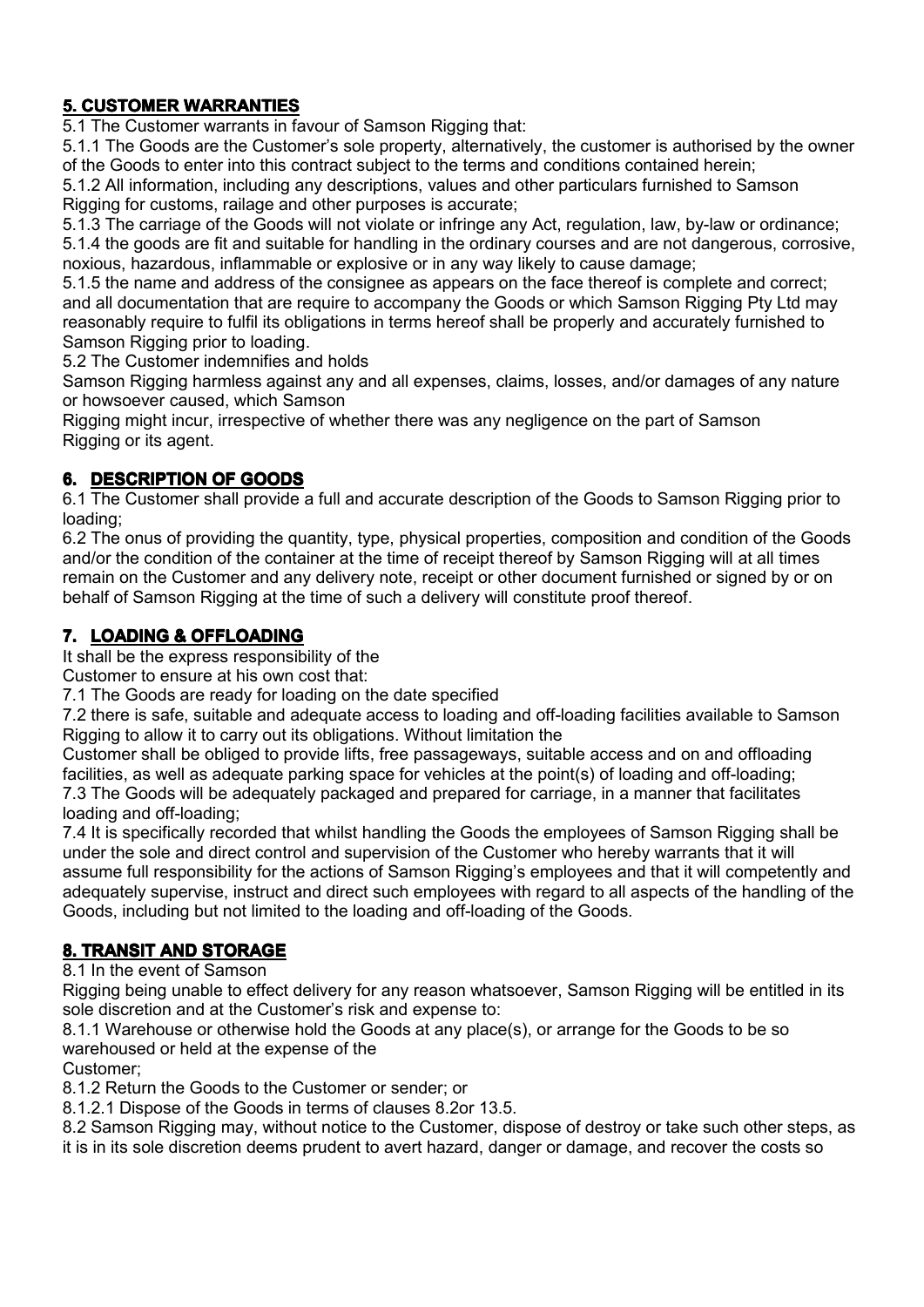incurred from the Customer. Without limitation, Samson Rigging shall be entitled to dispose of, destroy or otherwise deal at its sole discretion with:

8.2.1 Goods which Samson Rigging is compelled to destroy by reason of their perishable nature;

8.2.2 Perishable goods which are not taken up immediately upon arrival at their destination;

8.2.3 Perishable goods which are insufficiently marked or otherwise not identifiable;

8.2.4 Goods or any part thereof which, in the opinion of Samson Rigging, are or become <sup>a</sup> danger to any person or property; or for whatsoever reason.

8.3 Where Samson Rigging receives payment for the disposed goods, Samson Rigging will tender payment to the Customer of the net proceeds thereof after deduction of costs incurred by Samson Rigging.

8.4 Any action by Samson Rigging in terms of clauses 8.1 and 8.2 above shall constitute due and proper fulfilment of Samson Rigging's obligation in terms of this agreement, and will not detract from any of Samson Rigging's rights under this contract.

## **9. PERFORMANCE OF SAMSON RIGGING'S OBLIGATIONS**

9.1 Notwithstanding the provision of paragraph

7.4 Hereof, Samson Rigging will at all times have sole discretion to decide the time and route to follow in performing its obligations hereunder.

9.2 If any permit, consent, or approval is required to handle goods under any law, by-law or regulation, none of Samson Rigging's obligation or duties will take effect unless and until it is provided with or obtained the relevant permit, consent or approval. Whilst Samson Rigging may, should the Customer sor request, apply for such <sup>a</sup> permit on the Customer's behalf, the ultimate duty to obtain such permit shall rest solely on the Customer and the Customer shall to the fullest extent provide Samson Rigging with all the assistance and information required by it for the purpose of applying for or obtaining any such permit, consent or approval. The

Customer shall be liable for any costs incurred by Samson Rigging in this regard.

### **10. INSURANCE**

10.1 It is the sole responsibility of the Customer to maintain adequate insurance to cover the Goods against all insurable risks for at least their replacement value at destination, during the currency of this agreement, including but not limited to periods of removal and/or storage.

## **11. LIMITATION LIMITATION OF LIABILITY LIABILITY LIABILITYLIABILITY**

11.1 All and/or any risk in and to the Goods shall at all times vest in the Customer;

11.2 The Customer herby indemnifies Samson Rigging against all liability or claims by any third party, of whatsoever nature or howsoever incurred, arising or contributed to, whether directly or indirectly by Samson Rigging's handling of the Goods, the acts or omissions of Samson Rigging's agents, assigns and employees, including any legal costswhich it may incur in defending such <sup>a</sup> claim.

11.3 Samson Rigging shall under no circumstances assume, and the Customer accordingly indemnifies Samson Rigging against, any liability for any direct or indirect lossto the Customer, the owner or any third party in respect to any risk or damage to the Goods whatsoever or howsoever arising, including, without limitations, any consequential loss whatsoever or howsoever arising, including loss arising from or contributed to by its carriage or custody of the Goods in terms of this agreement, whether or not such liability, loss or damage is caused or contributed to by breach of contract, negligence or gross negligence, on the part of Samson Rigging, it's agents, assigns or employees.

11.4 This indemnity includes, but is not restricted to liability for loss or damages arising without limitation from *Vis major,* any negligent or wilful act of any employee or agent of Samson Rigging in their handling of the Goods, disposal or destruction of the Goods in terms of clause 8.2 failure to collect or deliver the Goods timorously, adequately or at all, delivery of the Goods to the incorrect address, delays in collecting or delivering the Goods or any other damage or loss whatsoever and howsoever occasioned, 11.5 For purposes of this clause 11, 'Samson Rigging' shall include the employees and/or agents of Samson Rigging's subcontractors and their employees and/or agents.

## **12. TERMS OF PAYMENT PAYMENT**

12.1 Payment in full, without deduction or setoff, must be made in cash or by bank guaranteed cheque on collection of the Goods, unless Samson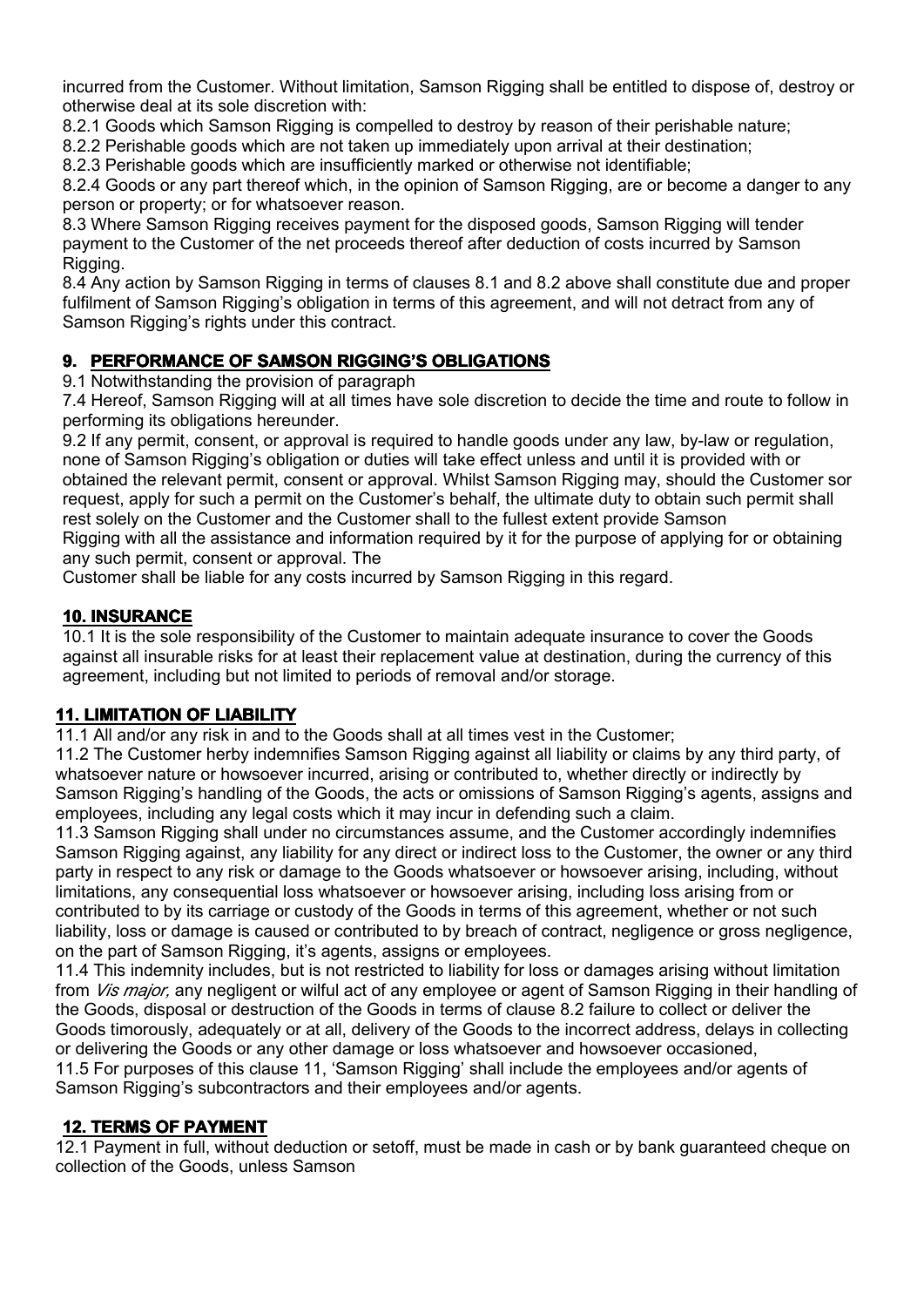Rigging agrees otherwise in writing;

12.2 Notwithstanding anything to the contrary contained in such further agreement, payment will be made *within 30 days of delivery of the Goods or rendering of an invoice by Samson Rigging;* interest will be charged on all overdue accounts at the prevailing prime overdraft rate charged by commercial banks plus 2% (two percent), calculated monthly in arrears from due date of payment to date of receipt of payment. 12.3 Payment must be made in full and without any deduction or setoff and the Customer may not raise any claim, dispute or counter-claim as <sup>a</sup> reason for deferring or, withholding payment, or setting off any claim or counter-claim which it may wish to raise against the amount due to Samson Rigging. 12.4 Samson Rigging may in its absolute discretion appropriate any payments made by the Customer, towards the payment of any debt or obligation of whatsoever nature owing by the Customer to Samson

Rigging, irrespective of when such

dept. or obligation arose.

### **13. CARRIER CARRIER'S LIEN OVER GOODS**

13.1 As security for all moneys owing (whether past or present) for the handling of goods Samson Rigging will have <sup>a</sup> lien over all goods, documents, bills of lading import permits as well as all repayments, refunds, claims or recoveries in its possession or under its control, whether the subject matter of this agreement or otherwise.

13.2 In addition Samson Rigging will be entitled to hold all Goods as security for any other monies whatsoever or howsoever arising which may be or become owed to it by the Customer, without prejudice to any other rights which Samson Rigging might have against the Customer.

13.3 Notwithstanding that credit may have been originally granted by Samson Rigging to the Customer, Samson Rigging may at any time in its sole discretion retain possession of any Goods pending the discharge of the Customer's entire indebtedness to Samson Rigging whether or not such indebtedness is related to handling of the Goods in question.

13.4 In the event of Samson Rigging retaining possession of the Goods in terms of clauses 13.1 to 13.3, Samson Rigging will be entitled to charge the Customer storage charges from the date on which Samson Rigging first tenders delivery of the Goods, up to and including the date of final payment of all monies owing to Samson Rigging by the Customer.

13.5 If any moneys owing to Samson Rigging are not paid by the Customer within 30 days (thirty) days after they become due, Samson Rigging will be entitled without further notice: 13.5.1to open and examine the Goods;

13.5.2to sell the whole or any part of the Goods in such <sup>a</sup> manner and on such terms and conditions as it deems fit;

13.5.3to apply the proceeds of any sale after deducting all expenses (including that of the sale and storage charges) in payment or reduction of any amounts due by the Customer to Samson Rigging, and pay any surplus to the Customer without interest and upon demand by the Customer.

13.6 Samson Rigging's rights under the clause are not exhaustive and do not detract from any other rights it may have against the Customer.

## **14. GENERAL GENERAL GENERALGENERAL**

14.1 The handling of the Goods shall be subject to the conditions stated herein, and these conditions shall at all time take precedence over any terms, conditions or stipulations contained in any of the Customers documentation.

14.2 This agreement, as amended or substituted by Samson Rigging from time to time as provided for in clause (insert clause), shall form the entire agreement between the Customer and Samson Rigging and no party shall be bound by any express or implied term, representation , warranty, promise or the like not recorded herein.

14.3 The Customer may not cede or delegate any of its rights or obligations hereunder without prior written consent of Samson Rigging. Samson Rigging will at all times be entitled to cede or delegate any of its rights or obligations hereunder without the prior consent of the Customer.

14.4 No relaxation or indulgence which Samson Rigging might grant the Customer shall constitute <sup>a</sup> waiver of its rights and shall not preclude Samson Rigging from exercising any of its rights.

14.5 This agreement, including any dispute about its validity, existence, interpretations, rectifications, breach or termination or any dispute about any matter arising out of this agreement, shall be governed